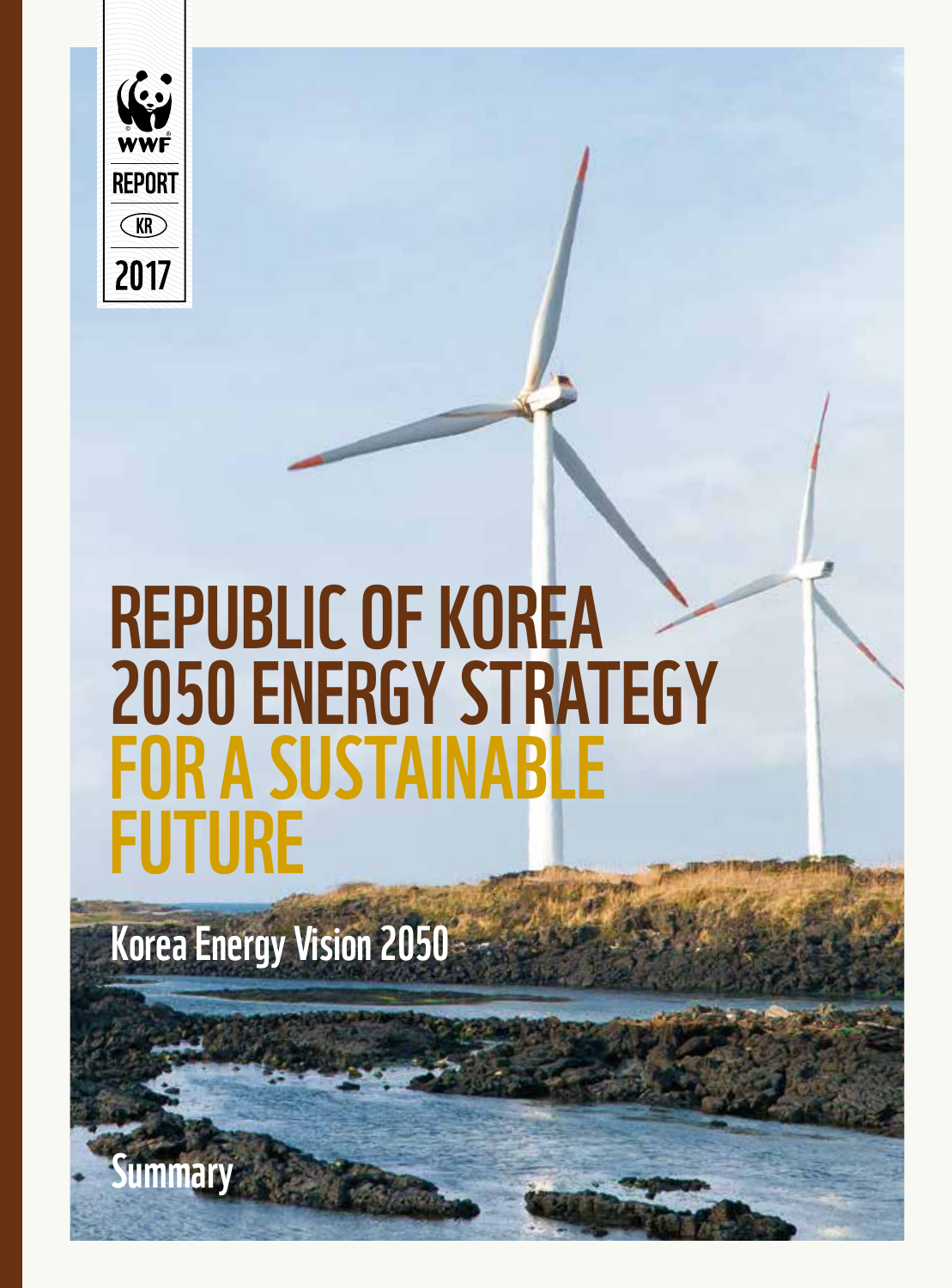#### **WWF (World Wide Fund for Nature)**

WWF is one of the world's largest and most experienced independent conservation organizations, with over 5 million supporters and a global network active in more than 100 countries. WWF's mission is to stop the degradation of the planet's natural environment and to build a future in which humans live in harmony with nature, by conserving the world's biological diversity, ensuring that the use of renewable natural resources is sustainable, and promoting the reduction of pollution and wasteful consumption. WWF-Korea was launched in 2014, after 10 years of conservation in Korea, based in Seoul.

#### **Publication details**

As part of the WWF's Climate & Energy Programme, the report was published by domestic and international researchers in the relevant sectors jointly with WWF to propose Korea's 2050 energy vision and roadmap.

Title: Republic of Korea 2050 Energy Strategy for a Sustainable Future Publisher: Simon Yoon, CEO, WWF-Korea Published in August 2017 by WWF-Korea – World Wide Fund For Nature (Formerly World Wildlife Fund), Seoul, Republic of Korea

**Principal Investigator:** Jong Ho Hong, Professor, Graduate School of Environmental Studies (GSES), Seoul National University (SNU)

**Research Fellows:** Yungsan Kim, Professor and Dean, College of Economics and Finance, Hanyang University; Lee, Sanghoon, Director, Green Energy Strategy Institute; Hyungna Oh, Professor, College of International Studies, Kyung Hee University; Won-Young Yang Yi, Executive Director, Korean Federation for Environmental Movement (KFEM) **Research Assistants:** Jitae Kim, Ph.D. Candidate, GSES, SNU; Nahyun Kim, Ph.D. Candidate, GSES, SNU; Won Ik Son, Ph.D. Candidate, GSES, SNU; Heeyoung Shin,

Ph.D. Candidate, GSES, SNU; Jin Tae Kim, Master's Candidate, GSES, SNU; Woong Ki Lee, Master's Candidate, GSES, SNU

#### **WWF Contributors:**

Rafael Senga, WWF Climate & Energy Practice Expert; Alasdair Forman, Former Vice-President; HyeJin An, Climate & Energy Programme Officer

#### **Advisers:**

Byungok Ahn, Former Director, Institute for Climate Change Action; Sungdo Gong, Managing Director (Private Sector); Sung Hwan Son, Former Ambassador for Climate Change, Ministry of Foreign Affairs; Chang-Seob Kim, Professor, Department of Energy & Information Technology, Gachon University; Ik-Soo Kim, Chief Editor, The Hwangyung Ilbo Environment News; Sun-Jin Yun, Professor, Graduate School of Environmental Studies, Seoul National University

#### **Special thanks for review and support to:**

Yuchung Han, Tara Hong, Suh young Jung, Jean Y. Kim, Jiyeon Kim, Junghyun Kim, Junhyun Kim, JungMee Lee, Haekyong Min, Kate Park, Jorgen Randers

Design: Bestseller Banana Front cover: © JIPEN / Shutterstock.com

Any reproduction in full or in part must mention the title and credit the above-mentioned publisher as the copyright owner. © Text 2017 WWF-Korea All rights reserved

## **CONTENTS**

#### **CONTEXT**

| A message from WWF-Korea CEO                        |  |
|-----------------------------------------------------|--|
| A message from WWF Climate & Energy Practice Leader |  |

#### C HALLENGES AND OPPO RTUNITIE S

| Why do we need action on energy? |  |
|----------------------------------|--|
|                                  |  |

#### CHOICES THAT WE HAVE

| The energy scenarios |  |  |  |  |
|----------------------|--|--|--|--|
|----------------------|--|--|--|--|

#### **CHANGES**

| 10 |
|----|
| 12 |
| 13 |
| 16 |
|    |

#### **CONCLUSIONS**

The way forward 17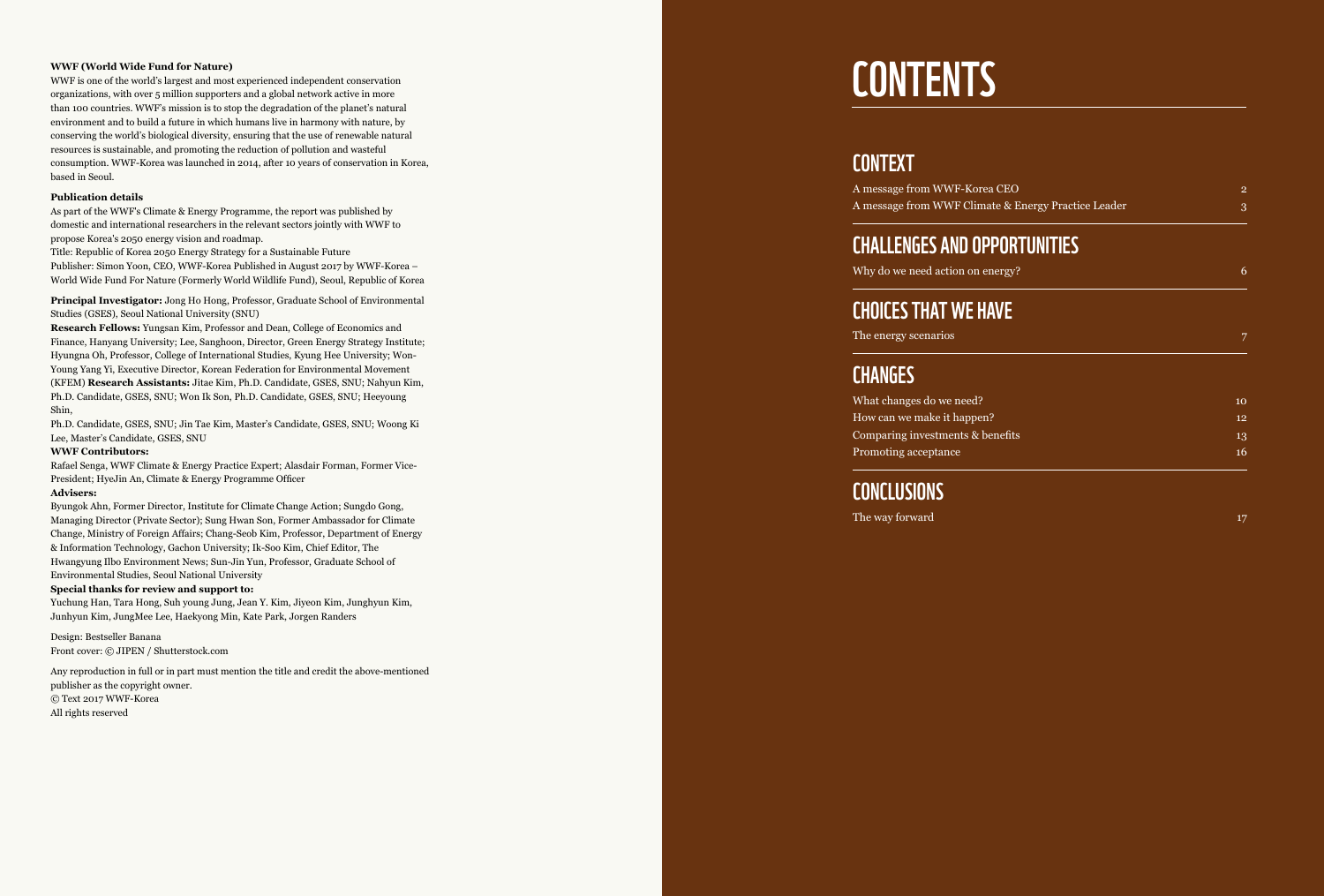# **CONTEXT**

#### More action is needed and possible - to shift towards a clean energy future

The Republic of Korea urgently needs a bold new energy vision – with a clear roadmap to get there. The case for change is increasingly clear from both a national and global perspective:

- Firstly, energy security is a vital issue for any country. With over 95% of energy currently imported, a clean energy future can enable a much greater level of energy independence and stability;
- Secondly, the health and well-being benefits of a clean and safe energy transition are significant. The Republic of Korea is at risk of becoming one of the world's most polluted countries with issues such as air pollution becoming increasingly serious, and social concerns about the safety of nuclear power are increasing.
- Thirdly, Korea is facing the challenge to modernize the economy in a sustainable way, to create new jobs and growth, while exploring new ways to encourage more innovation and investment. A clean energy future can be a tremendous engine of employment and growth;
- Finally, climate change is one of the greatest challenges which we face and must be tackled in order to sustain a living planet. Without significant reductions in greenhouse gas emissions (GHG), humanity will rapidly head to a global warming of up to 4-6°C which would have disastrous consequences.

With this in mind, WWF-Korea has partnered with several leading experts to develop this study, which evaluates a range of different future scenarios, and recommends a new 2050 Clean Energy Vision and Roadmap for Korea. It highlights that a much more ambitious low carbon future for Korea is both feasible AND desirable when considering all the latest possibilities, taking into account the economic, social and environmental costs and benefits, and considering optimum pathways for critical issues such as economic growth, energy security and human well-being.

President Moon Jae-in has already made encouraging first steps, with new plans and commitments to shift away from nuclear and coal, whilst setting increased targets for renewable energy. This report highlights that even more ambition is both needed and possible to transition towards a clean energy future.



**Simon Yoon** CEO, WWF-Korea

The changes needed are challenging but if we work together it is possible to make this happen.



**Manuel Pulgar-Vidal** Leader, WWF's Climate & Energy Practice

We urge the private sector, government, academia and civil society to use these findings and take further decisive action.

#### Korea can be a world-leader in tackling the climate and energy challenge

Today, unprecedented environmental pollution, climate change impacts, biodiversity declines and water scarcity are pushing the planet to a tipping point.

The recent G20 Summit in Germany highlighted the critical role of leading industrialized and emerging economies to deliver on their commitments toward ensuring sustainability and resilience for all. And this must be accompanied by concrete actions to bend the curve of accelerating climate change, staggering biodiversity loss and unsustainable use of the planet's natural resources.

Acknowledging the irreversible momentum set forth by the Paris climate deal, it is now vital that leading countries like Korea show determination to join countries and non-State actors worldwide in creating a global socioeconomic transformation that will shape our national economies, people's well-being and prosperity for years to come.

The Republic of Korea is one of the world's largest greenhouse gas emitters however, like many other countries, its current reduction targets are considered insufficient to meet the global goals outlined in the Paris Agreement, which aim to keep warming below 1.5°C.

Implementing the Paris Agreement is in the interest of each nation. Effective action on energy can help unlock new business and employment opportunities, health benefits, and bring a sustainable future for all. Korea is well positioned to be a leader in this transition, bringing innovative new solutions to address the challenges both at home and globally.

Taking action is a shared responsibility - we urge the private sector, government, academia and civil society to use these findings and take further decisive action, implementing tangible measures to shift towards a clean energy future to help mitigate the worst impacts of climate change.

As key countries like Korea join cities, companies and individuals around the globe in committing toward a climate-safe future, it must be crystal clear that there is no place for fossil fuels in this scenario. We can be stronger together for climate but we need to translate ambition into action now.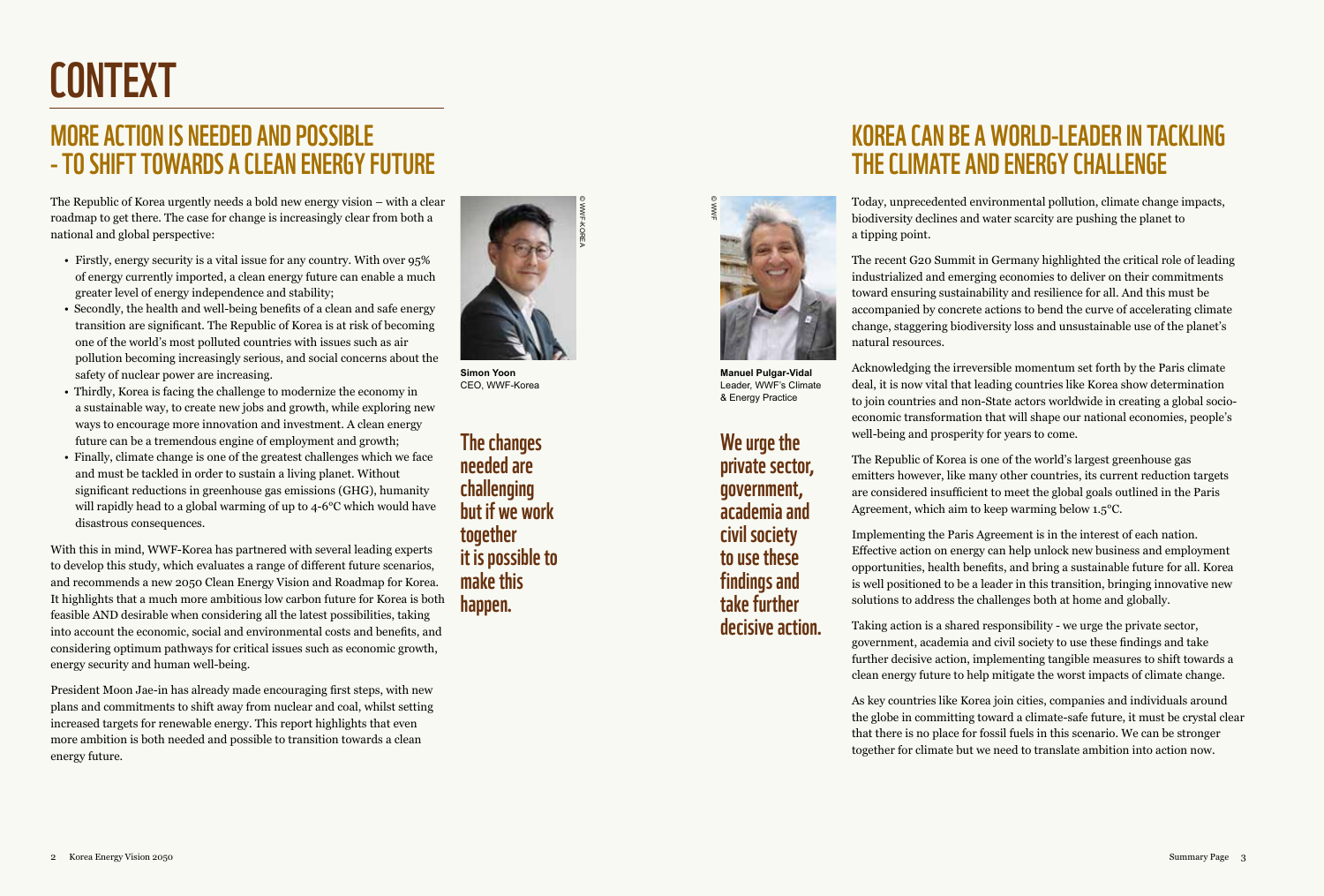# **MORE ACTION IS NEEDED**  & possible - TO SHIFT TOWAR a clean energy future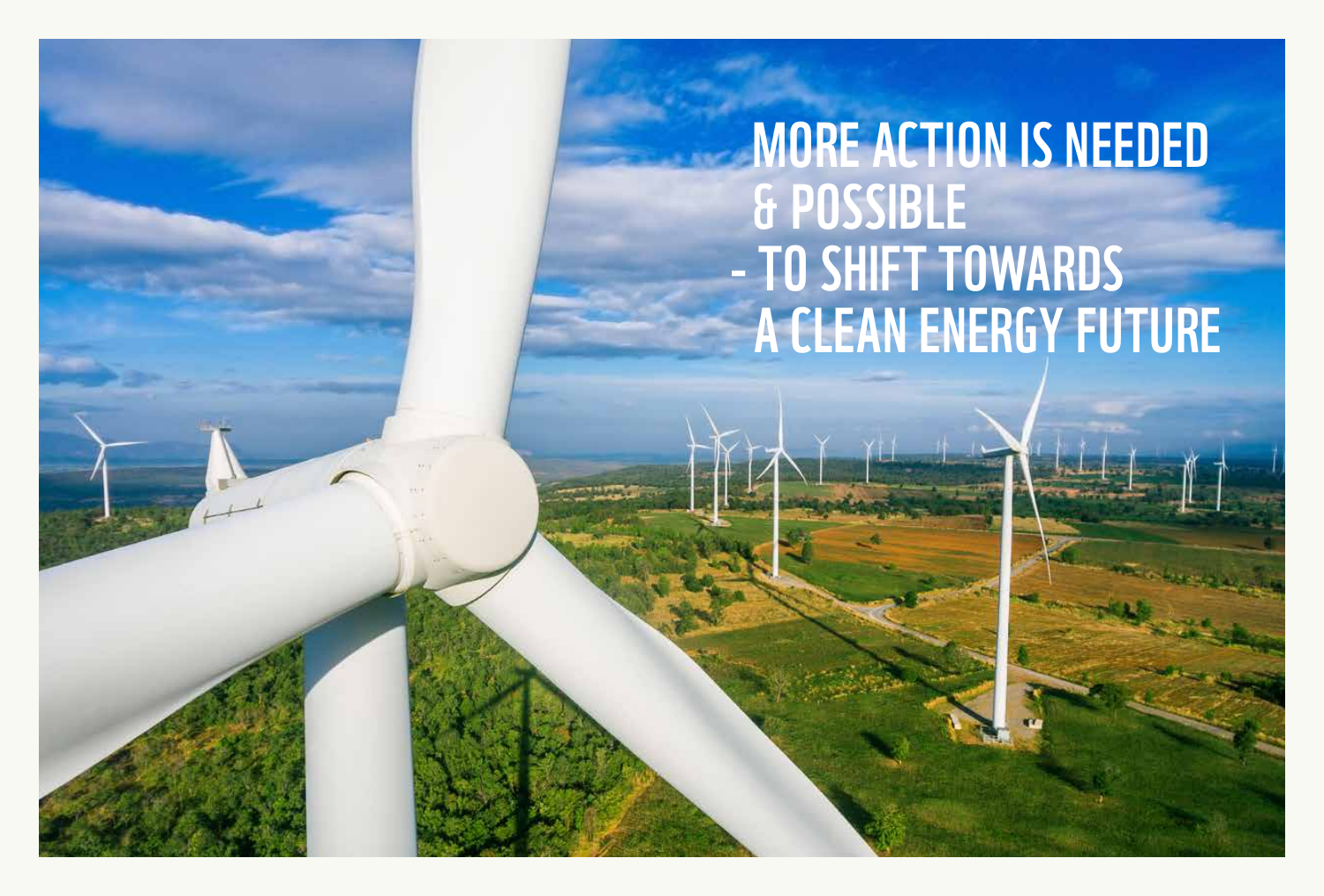## C HALLENGES & **OPPORT** WHY DO WE NEED ACTION ON ENERGY?

#### ENERGY SECURITY: 95% OF ENERGY IS IMPORTED I

Future energy security is a major risk to future prosperity and sustainability. We could significantly reduce our dependence on imports by providing diverse energy sources through energy transition.

#### HEALTH & WELL-BEING: MAJOR CONCERN S

Human health & well-being is under increasing pressure from energy production such as air pollution (e.g. PM 2.5), water quality issues and uncertainty over nuclear safety. A happy & healthy future with cleaner air and water quality is possible if we take action.

#### SLOW GROWTH: NEW ECONOMIC DRIVERS ARE NEEDED

Current growth is not sufficient. Other countries have shown that transitioning to a clean energy future can be a tremendous source of jobs and growth.

Korea is well positioned to be a leader in this transition, bringing innovative new solutions to address the challenges both in Korea and globally.

#### CLI MATE C HANGE: H OW TO STAY <1.5° C

Without significant reductions in greenhouse gas emissions (GHG), humanity will face global warming of up to 4-6°C which would have disastrous consequences.

A significant reduction in GHG is possible. A global transition to clean energy is a key part of this. Every country has a responsibility to act – and Korea could jump from being a laggard to a leader for the world.

# CHOICES THAT WE HAVE THE ENERGY SCENARIOS

The study considered a range of possible future options for an energy transition by evaluating learnings and best practice from within Korea and also the most relevant examples around the world, and then selecting the following possible 2050 scenarios as the basis for the report.

#### Business as Usual **MODERATE TRANSITION**

#### **ADVANCED TRANSITION**

**VISIONARY TRANSITION** 

• Continuation of current policies and trends • <10% energy supplied by renewable energy

• 7% reduction in demand compared to 2014 levels • 45% energy supplied by renewable energy

**EQE** 

• 24% reduction in demand compared to 2014 levels • 55% energy supplied by renewable energy • 24% reduction in demand compared to 2014 levels • 100% energy supplied by renewable energy



#### SO WHAT WOULD THIS LOOK LIKE?

For the visionary transition, the necessary shifts are shown below. Please see the full report for the other scenarios.

OF.

*Visionary Transition Scenario Final Energy Consumption* 

 $\Box$  Bio

Final energy consumption levels are reduced by 24%, through a much more energy-efficient model placing a much smaller burden on the energy supply. The current dependence on nuclear, coal, natural gas and fuel oil in the energy sector is replaced with cleaner and safer alternatives – namely solar, wind and other renewables. *Key*

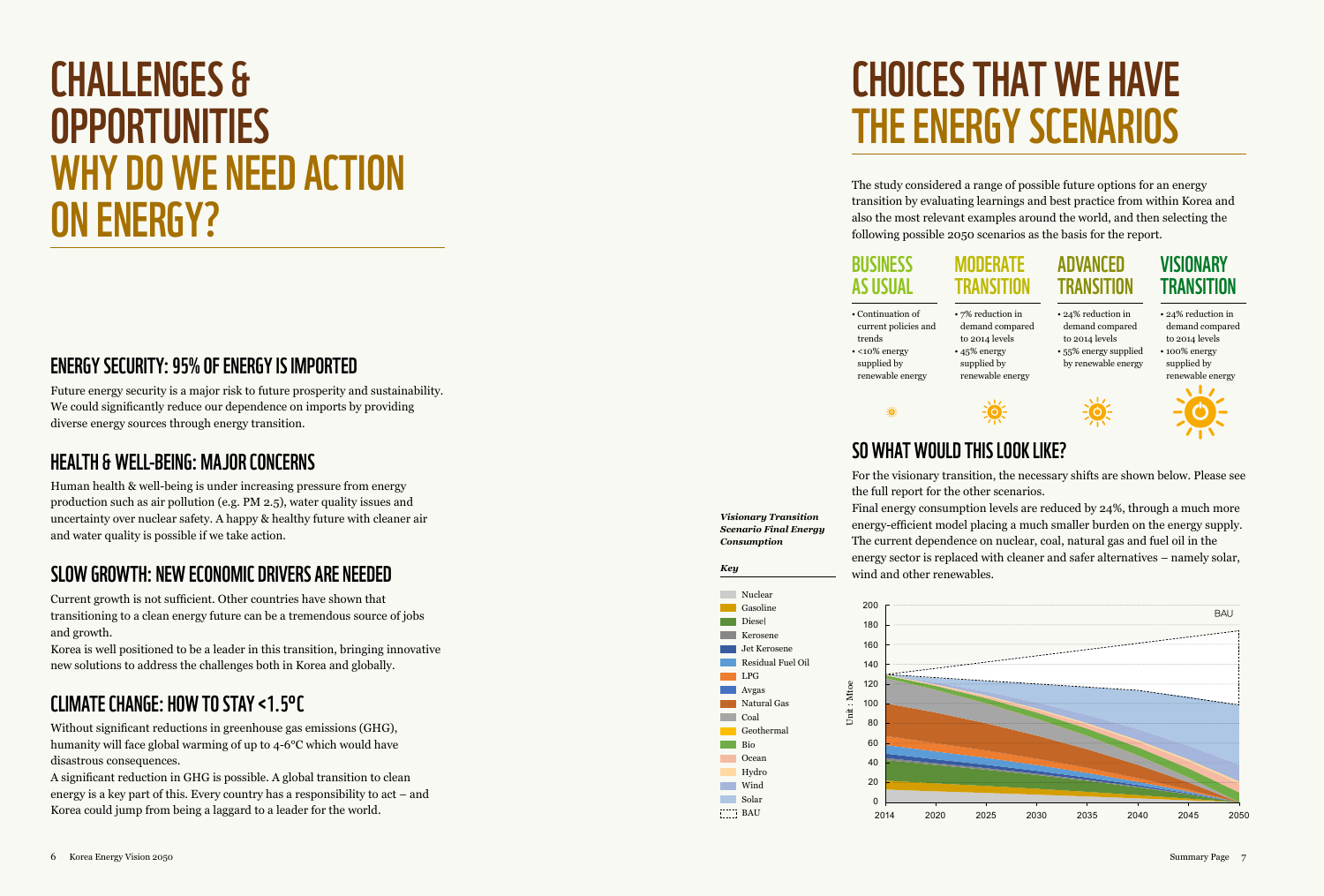#### Greenhouse Gas (GHG) Emissions By Scenario

For the visionary transition, GHG Emissions are reduced by >90%, representing a major contribution to the fight against climate change. Necessary changes by sector are shown for the visionary scenario.



2014 2020 2025 2030 2035 2040 2045 2050



#### Renewable Energy By Scenario

For the visionary transition, the renewable energy proportion reaches >30% of the overall energy mix by 2030, and 100% by 2050. The study shows that there is sufficient renewable energy potential to make this happen – it IS possible if we act decisively now. Towards the year 2050, energy imports are sharply reduced, increasing energy independence.



#### *Visionary Transition Scenario GHG emissions*

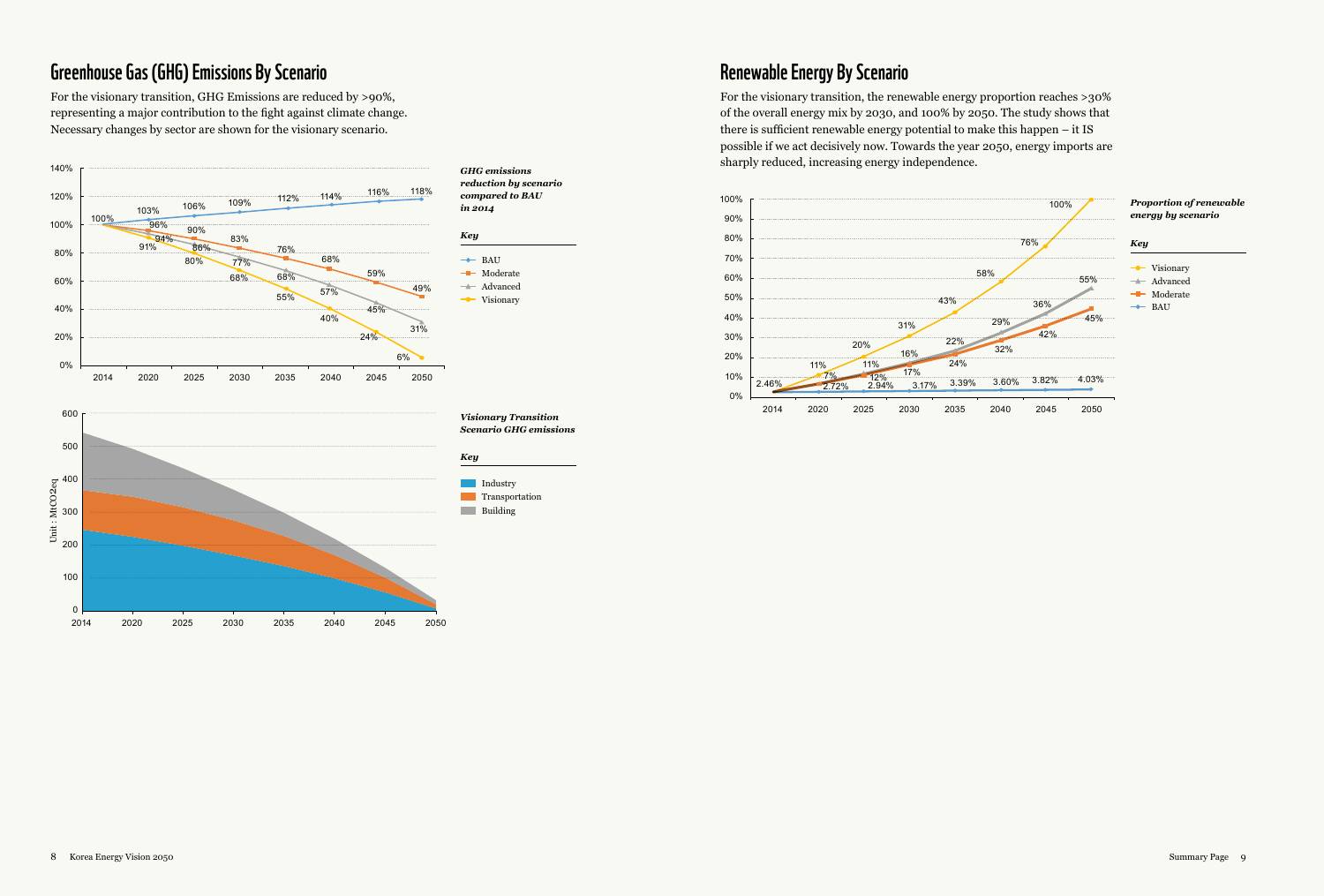# CHANGES<br>WHAT CHANGES DO<br>WE NEED?

The study shows that the Korea can technically meet is energy needs from renewable energy sources by 2050.

But what are the key changes needed to enable the transition? The report outlines a range of options from home and abroad, which now need further debate and prioritization by stakeholders to reach a detailed implementation plan. However, in order to deliver the visionary transition, it is clear that the following key factors would need to be addressed:



#### IMPROVE ENERGY **EFFICIENCY**

#### **Why needed?**

Energy efficiency is a vital part of our vision. We can significantly reduce demand by improving energy efficiency and eliminating wasteful use of energy.

This can be done with existing technologies and capabilities and does not need to imply significant sacrifices in lifestyle.

Buildings is one key element, representing approximately 30% energy consumption and GHG emissions.

#### **What it means?**

#### **Overall**

- Implement a new electricity pricing system that encourages energy conservation, promotes equity, and supports RE expansion;
- We need to strengthen minimum efficiency standards for all products that consume energy;
- Individuals, businesses and communities need to be more aware of the energy they use, and try to save energy wherever possible;
- Significant investment is needed into public transport to provide convenient and affordable energy efficient alternatives to private cars;
- Implement energy saving systems for industry.

#### **Buildings**

- Stronger energy efficiency criteria should be introduced for new buildings aiming towards near-zero energy use;
- Implement new standards for renovating existing buildings. Focus on highest impact buildings.

#### TRANSITION TO SAFE & **CLEAN ENERGY**

#### **Why needed?**

We should develop existing and new renewable energy sources to provide enough clean energy for all by 2050.

#### **What it means?**

- Massively expand our capacity for generating electricity from renewable resources;
- Invest into smart grids to help manage energy demand and allow for a significantly higher proportion of electricity to come from variable and decentralized sources. Ensure successful multicountry implementation of
- Implement improved Renewables Portfolio Standard (RPS), Feed-in Tariffs (FIT), RE capacity auctioning and net metering system;

the NE Asia Super grid;

- Improved power grid management to integrate variable renewable energy i.e. smart grids;
- Promote self-generation of renewable energy by all sectors. Expand farm solar power initiative;
- Expand renewable energy power options for energy consumers;
- Increase Government R&D investment into next generation technology development (RE generation, energy storage, etc).

#### **ELECTRIFY TRANSPORT**

#### **Why needed?**

Since electricity (as well as heat) is one of the forms of energy most easily generated by renewables and an energy efficient carrier, we need to maximize the use of electricity (and direct heat) in our clean energy solution.

Transport is a major part of energy consumption and GHG emissions, and hence a key focus for electrification.

#### **What it means?**

- Enable cars, vans and trains to run on electricity; we need legislation, investment and incentives to encourage manufacturers and consumers to switch to electric vehicles;
- Improve fuel conversion and efficiency;
- Popularize eco-friendly vehicles.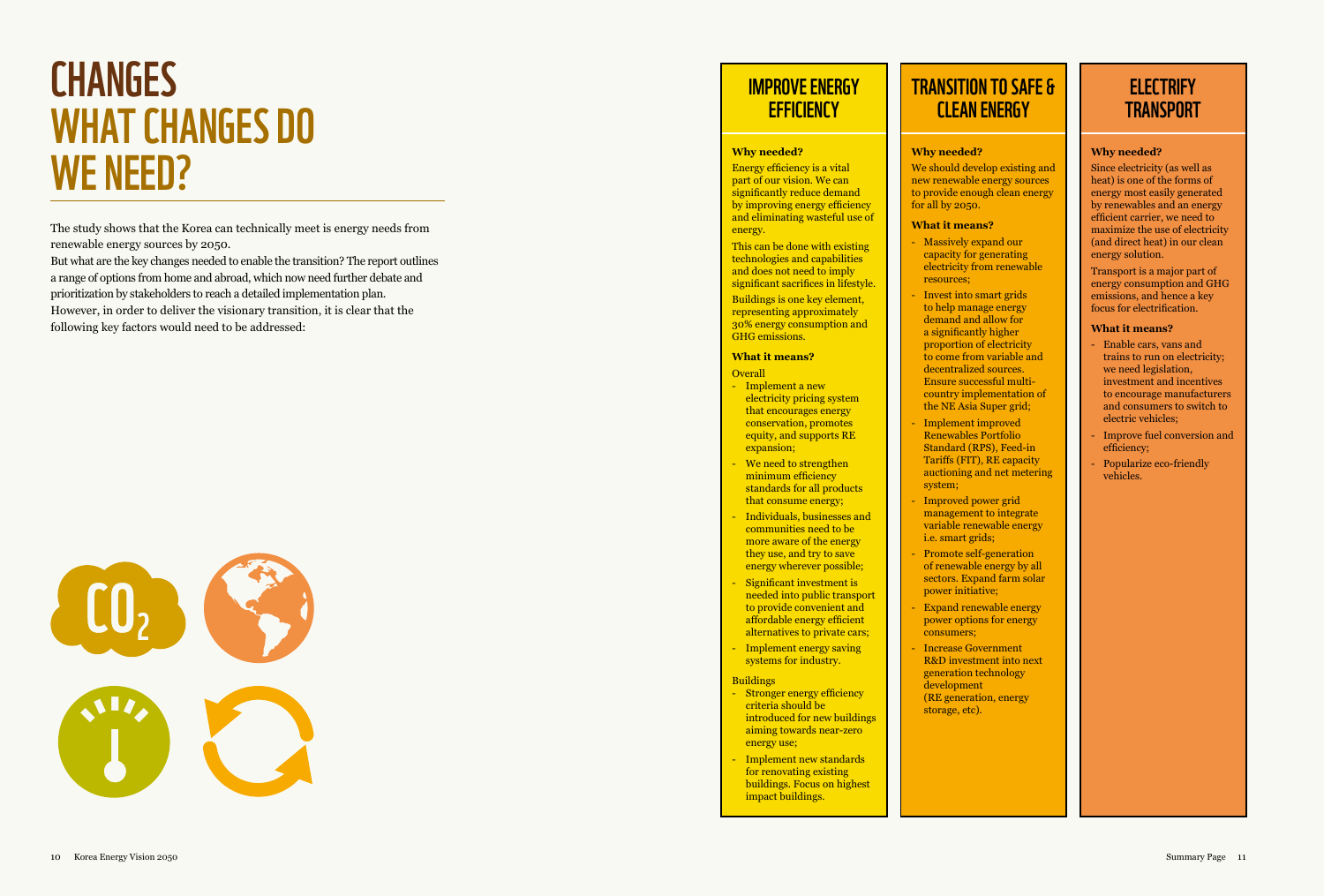# **CHANGES<br>HOW CAN WE MAKE IT** HAPPEN?

Beyond the specific policy changes needed, there are other important enabling elements that need to be addressed:

#### POLICIES ALIGNED TO LONG-T ERM G O A L

#### **Why needed?**

Immediate progress should be taken and maintained, with clear and ambitious targets for the short, medium and longer term.

#### **What it means?**

- Setting ambitious long-term targets and ensuring strong monitoring;
- Provide clear policy direction and certainty.
- Note: In the visionary transition, the report highlights that RE should represent at least 30% total energy supply by 2030.

#### TRANSPARENT & **PARTICIPATORY GOVERNANCE**

#### **Why needed?**

Effective change will only happen with social consensus and effective participation of all parts of society.

#### **What it means?** Reform energy

governance to foster social debate, to build a new energy vision with effective enabling systems and implementation plan; Ensure effective

- linkages between all levels of government provincial, civil,
- administrative); Ensure effective 2-way engagement between government and business.

(central,

---

#### **INNOVATION ENVIRONMENT**

**Why needed?** The energy scenarios are ambitious, but achievable if we can ensure a steady stream of new innovation.

#### **What it means?**

- Much like its experience in industrializing its economy, Korea

# capacity to

- keep pace with frontrunners in the clean energy revolution.
- must incentivize innovation and invest in human and institutional
	-

#### More detailed work with other stakeholders is needed to fully compare the investments and benefits involved in the energy transition. However, based on a pragmatic first assessment of the changes needed, and comparison of other country experiences, it is possible to highlight some broad and important differences between the scenarios.

In terms of benefits, the key areas to consider are energy security, economic growth, health/well-being and climate change.

| Key                 |                                                | Scenario                                                                           | 2050 Assumptions                                                                                     | Relative Benefits Between Scenarios |              |
|---------------------|------------------------------------------------|------------------------------------------------------------------------------------|------------------------------------------------------------------------------------------------------|-------------------------------------|--------------|
| ගග                  | This scenario is highly<br>likely to bring the |                                                                                    | • Increasing energy demand<br>as per current trends<br>• <10% energy supplied by<br>renewable energy | Energy security                     | $\odot$      |
|                     | strongest benefits<br>compared to the other    | <b>Business</b><br>as Usual                                                        |                                                                                                      | Health & Well-being                 | ☺            |
|                     | scenarios between<br>2018-2050                 |                                                                                    |                                                                                                      | Jobs and Economic Growth            | ☺            |
| ☺<br>☺              | 2nd strongest option<br>3rd strongest option   |                                                                                    |                                                                                                      | <b>Climate Change Mitigation</b>    | ☺            |
| ☺<br>Weakest option |                                                |                                                                                    |                                                                                                      | <b>Energy security</b>              | $\odot$      |
|                     | Moderate<br>transition                         | • 7% reduction in energy<br>demand<br>• 45% energy supplied by<br>renewable energy | Health & Well-being                                                                                  | ☺                                   |              |
|                     |                                                |                                                                                    | Jobs and Economic Growth                                                                             | ☺                                   |              |
|                     |                                                |                                                                                    |                                                                                                      | <b>Climate Change Mitigation</b>    | ☺            |
|                     |                                                |                                                                                    | • 24% reduction in energy<br>demand<br>• 55% energy supplied by<br>renewable energy                  | <b>Energy security</b>              | ☺            |
|                     |                                                | Advanced<br>transition                                                             |                                                                                                      | Health & Well-being                 | ☺            |
|                     |                                                |                                                                                    |                                                                                                      | Jobs and Economic Growth            | ☺            |
|                     |                                                |                                                                                    |                                                                                                      | <b>Climate Change Mitigation</b>    | ☺            |
|                     |                                                |                                                                                    | • 24% reduction in energy<br>demand<br>• 100% energy supplied by<br>renewable energy                 | Energy security                     | $\odot\odot$ |
|                     |                                                | Visionary<br>transition                                                            |                                                                                                      | Health & Well-being                 | $\odot$      |
|                     |                                                |                                                                                    |                                                                                                      | Jobs and Economic Growth            | $\odot$      |
|                     |                                                |                                                                                    |                                                                                                      | Climate Change Mitigation           | $\odot$ O    |

# CHANGES<br>ENERGY SCENARIOS: COMPARING INVESTMENTS & BENEFIT S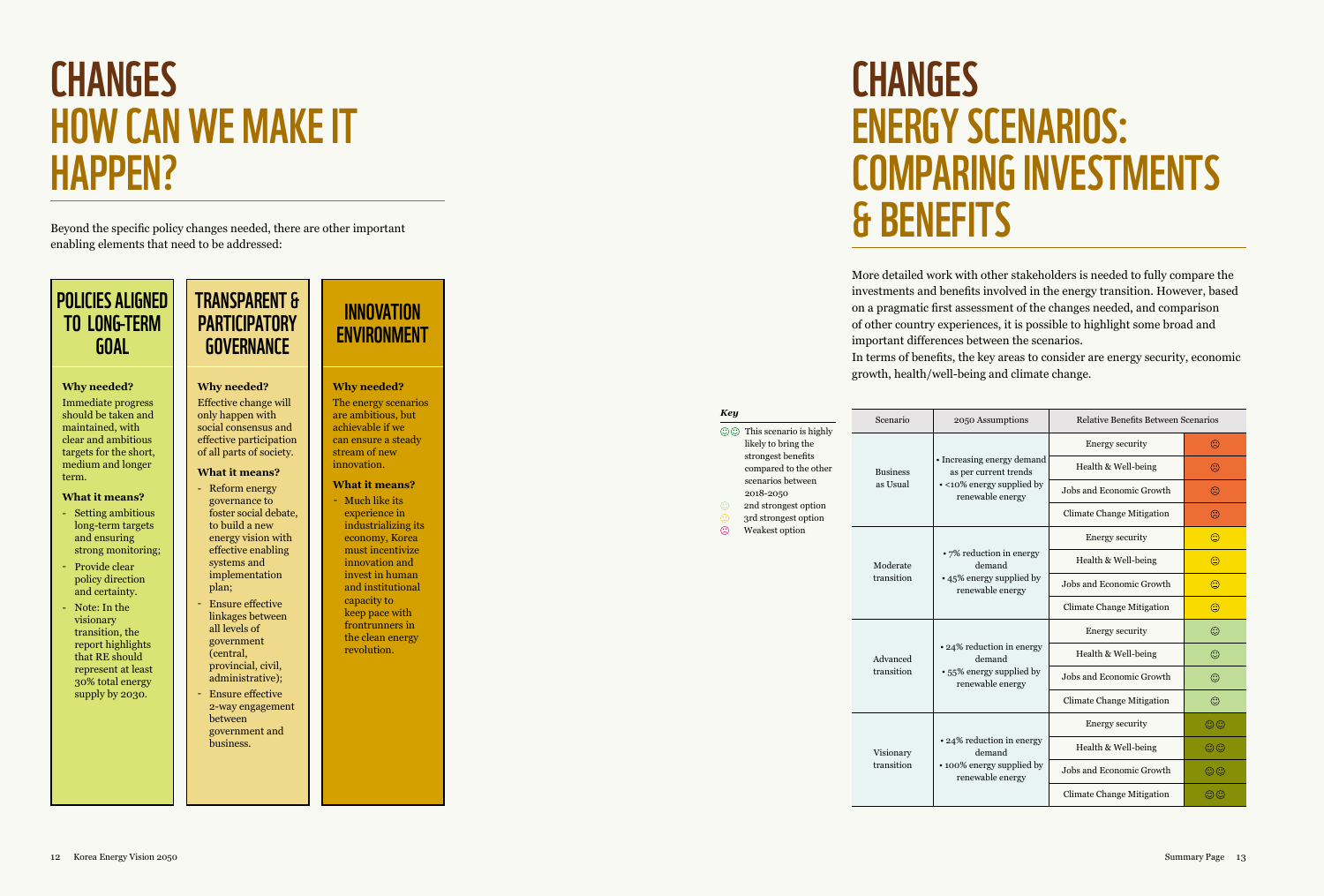#### ENERGY SECURITY

Future prosperity is heavily dependent on a secure and affordable energy supply. Foreign oil and gas supplies are vulnerable to disruptions (such as conflicts, exporters' interests, etc) and so the level of energy imports has a major impact on energy security.

Towards the year 2050, the visionary transition is increasingly powered by domestically produced renewable sources, significantly reducing the risk of imports, and hence scores highly in terms of energy security related benefits. Business as usual and other scenarios have lower proportions of domestically produced energy and hence score lower.

#### HEALTH & WELL-BEING

Korea has become one of the world's most polluted countries, with growing concern that much of the root cause is homegrown. A recent OECD report "The Economic Consequences of Air Pollution (2016)" highlighted that globally upto 9 million people per annum could die prematurely by 2060 as a result of air pollution, with Korea identified as being one of the hardest impacted countries.

Similarly, according to the same OCED report, Korea is forecast to suffer the highest level of economic damage from such factors, with costs estimated to be around 0.6% GDP by 2060 (OECD, 2016).

The report therefore assumes that scenarios with a stronger clean energy component will reduce root cause impacts such as burning fossil fuels and vehicle emissions, contributing to cleaner air and increased health and wellbeing benefits.

#### Jobs and Economic Growth

A new economic growth engine is needed for Korea. Current economic growth in Korea has been steadily declining since the 2000's, has fallen to around 3% levels since 2014, and some forecasts predict levels could fall to 1% in the coming years with its dire implications on jobs.

A clean energy transition offers a major opportunity for new jobs and growth. Renewable energy generates better quality jobs in higher numbers compared to fossil fuels. For example, almost 10 million renewable energy related jobs were created globally in 2016 (IRENA, 2017). Korea is well positioned to be a major player in this fast growing sector, with a strong workforce, advanced technologies and many other key capabilities.

The report therefore assumes that scenarios with a stronger clean energy component will have a higher potential to generate future economic growth.

#### Climate Change Mitigation

Significant reductions in greenhouse gas emissions (GHG) are needed to avoid the serious impacts of climate change.

By 2050, the visionary transition reduces GHG emissions by >90% compared to 2014 levels and hence scores highly in terms of climate change related benefits. Business as usual would see GHG emissions rise >10%, while the moderate and advanced transitions would reduce GHG emissions by 51% and 69% respectively.

#### INVESTMENTS

Major investments will be needed to drive the clean energy shift – for example, investments into solar and wind capacity, electrified transport options, and enabling infrastructure – whilst also exiting existing capabilities.

However - based on a pragmatic first assessment and learning from the experiences of other countries - with smart and innovative planning, and leveraging best available technologies, the investment levels from 2018 through 2050 are affordable for all of the transitions.

The report highlights that the overall cost of the new transitions are only a small increase compared to business as usual.

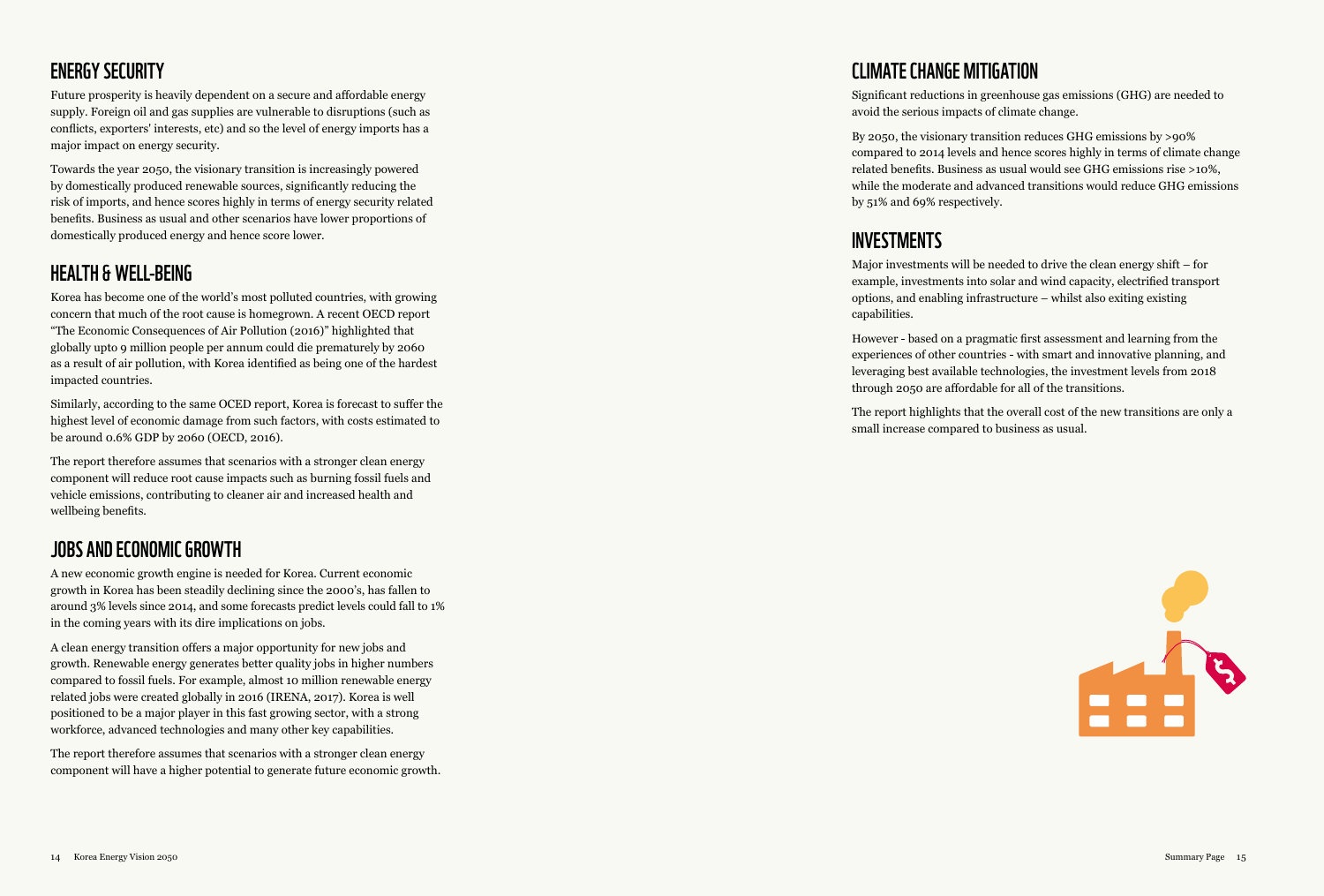# **CHANGES** PROMOTING SOCIAL **ACCEPTANCE**

Our society has had the opportunity to realize the risks and harmful effects of nuclear power and fossil fuels, from the Fukushima nuclear power plant accident in Japan to the current fine dust issues. The consensus on the need for a safe and sustainable energy transition is probably greater than ever before.

This is important since the change will need the active participation and buyin of all parts of our society. Some of the changes may be challenging, not everyone will be supportive, so it will be important to enable a transparent, participatory process where the issues can be discussed, and to provide the right support to enable the necessary transition plans to happen. Major renewable energy expansion is viable but it can only be achieved if there is a social consensus that this is right path for Korea. Currently there are some barriers to overcome such as a lack of understanding and awareness on its potential and benefits, insufficient governance, policy uncertainty and a lack of citizen participation.

Hence, this report aims to provide a framework that addresses all the critical change elements – from strengthened

policies, to improved governance and active social participation. Renewable energy needs to be re-framed in society as the mainstream solution for the future, not just a secondary or minor part of the mix. If policy efforts and social response are combined to raise social acceptance, then the necessary breakthrough can be achieved.



## Conclusions THE WAY FORWARD

A clean energy future is possible if we act decisively now.

By 2050, Korea's power sector could be 100% powered by renewable energy - representing a safe, secure and sustainable energy future. This would be better for energy security, jobs, growth, health and a critical contribution to the world's effort to avoid catastrophic climate change impacts. The transition to a 100% renewable power sector will require many steps.

And we will need everyone – individuals, communities, businesses, investors, politicians – to act immediately and boldly.

Although ambition levels are rising with the arrival of President Moon and the new Government, which is highly welcomed, this report highlights we have to push ourselves even further, higher and faster to achieve the kind of future that Korea's deserves.

Korea is in a great situation to capitalize on this situation, and well positioned to become a world leader if it chooses the right path now. The vision outlined in this report, to build a much more energy-efficient country, underpinned by clean energy is clearly achievable.

The report starts to lay out how we can do this. It is not a finished product it raises many challenges and difficult questions. But it shows that solutions are available. The scenarios are presented to catalyze debate and to spur the nation to action.

WWF believes the visionary transition outlined in this report is both possible AND the best pathway for Korea's future, and is ready to support the discussion and transition.

We now need to respond to the issues it raises. We need to take it further. But most of all, we need to act on it – each and every one of us. Starting today.



A clean energy future is possible if we act now